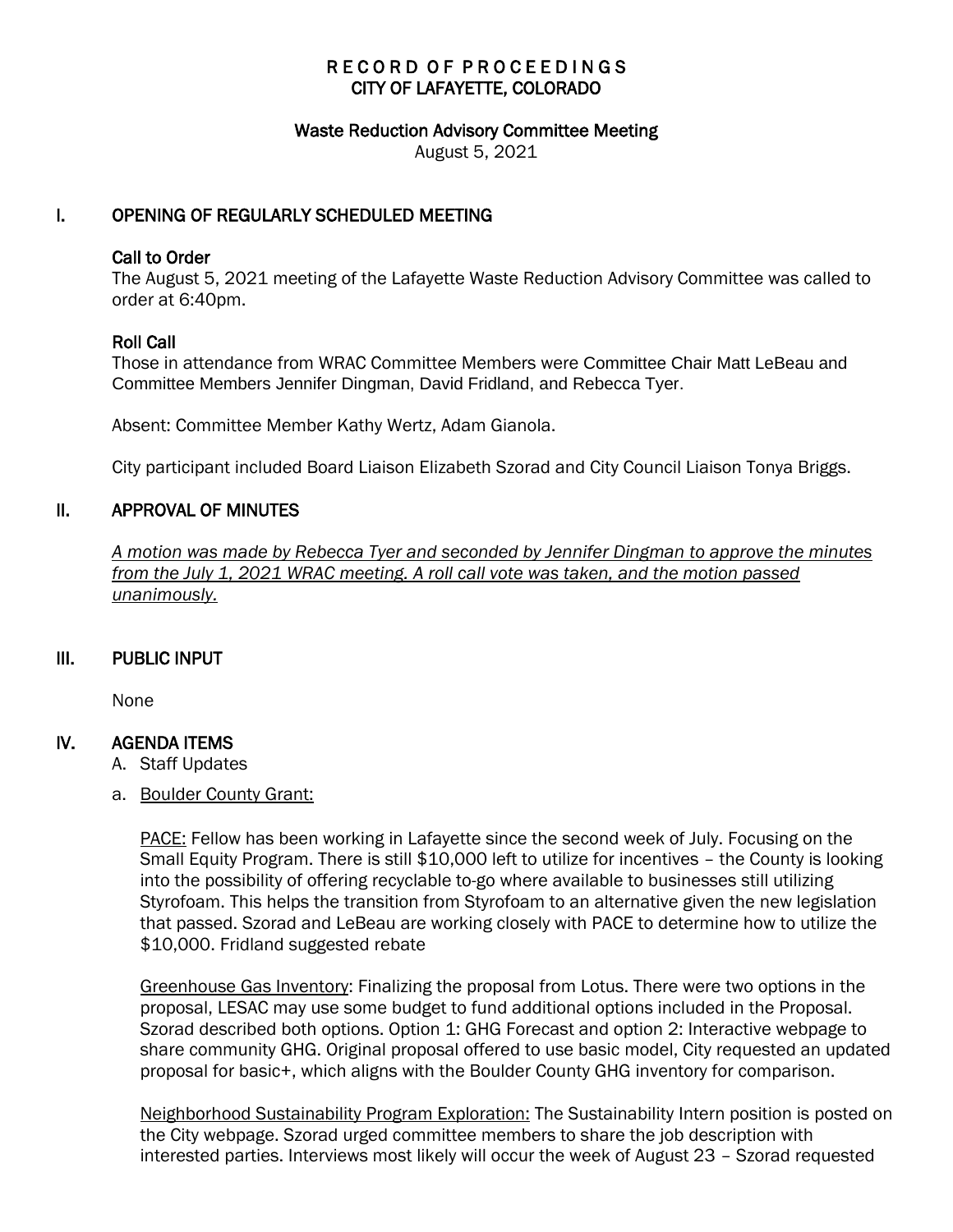one individual from the Committee to participate in the interviewing process. LeBeau can help out with interviews in the afternoon and Tyer in the morning.

- b. PAYT Updates: Contract extension will be going before Council on August 17. Szorad explained the details of the contract including new contract term end date, enhanced outreach and education, and more. Szorad requested the support of the contract extension from WRAC to include to the Council memo. A motion was made by Matt LeBeau and seconded by Jennifer Dingman to support the contract extension with amendments. A roll call vote was taken, and the motion passed unanimously. Szorad shared a first draft of the residential solid waste collection service RFP is being reviewed by legal. Szorad expressed estimated release of RFP in September. Szorad shared the draft alternatives included in the RFP and asked for feedback. Will share more information during the next Committee meeting. Szorad mentioned another round of outreach to haulers regarding the licensing requirements due to miscommunications haulers were providing to HOA's. Szorad reiterated - all residential haulers must off compost service by November 2, 2021. Waste Management has expressed that they are unable to provide compost service and will most likely pull their residential services out of Lafayette. LeBeau asked about the fee for HOA's – the fee will be the basic residential service.
- c. Grant: Szorad will find out if the Mini-Grant application was approved in October. The City did not apply for the Front Range Diversion Grant as the partners involved did not get back in time to complete aspects of the application. However, Szorad has all the material ready to go once a similar grant is available. Szorad asked the Committee to keep on the lookout for grant opportunities, especially those regarding outreach and education.
- d. Upcoming Events: Szorad updated on three community events. Green Business Breakfast will take place in October, EV and Drive Event in partnership with Louisville and Superior on September 24, Sustainability Presentation on September 16 and the Compost Giveaway Event on September 11. Tyer brought up the idea to utilize excess compost at schools or community gardens. Fridland is interested in reporting on the compost diversion in the sustainability report. All calendar events will be promoted on Sustainability and City calendar. Szorad asked for any interested members wanting to get involved with the Sustainability Presentation, whether presenting or tabling about WRAC.
- B. Council Liaison Update:
	- a. Working on the comprehensive plan.
	- b. August 11 planning commission and Council will be reviewing the gas and oil moratorium. Public comment will occur at an upcoming City Council and Planning Commission (September 22, October 19, and either November 1 or 3).
- C. Other Business
	- a. Bylaws Update: Szorad shared the Ordinance with WRAC via email. Confirmed that the Ordinance states WRAC will have seven regular members and up to two alternates. The Ordinance governs WRAC – need to change the bylaws to support ordinance. A motion was made by Matt LeBeau and seconded by Rebecca Tyer to change membership information on bylaws to match the Ordinance requirements. A roll call vote was taken, and the motion passed unanimously.
	- b. BoCo Grant 2022: Szorad wanted to see the interest of the Committee to have a special meeting early September for LESAC and WRAC to meet and brainstorm 2022 grant projects.